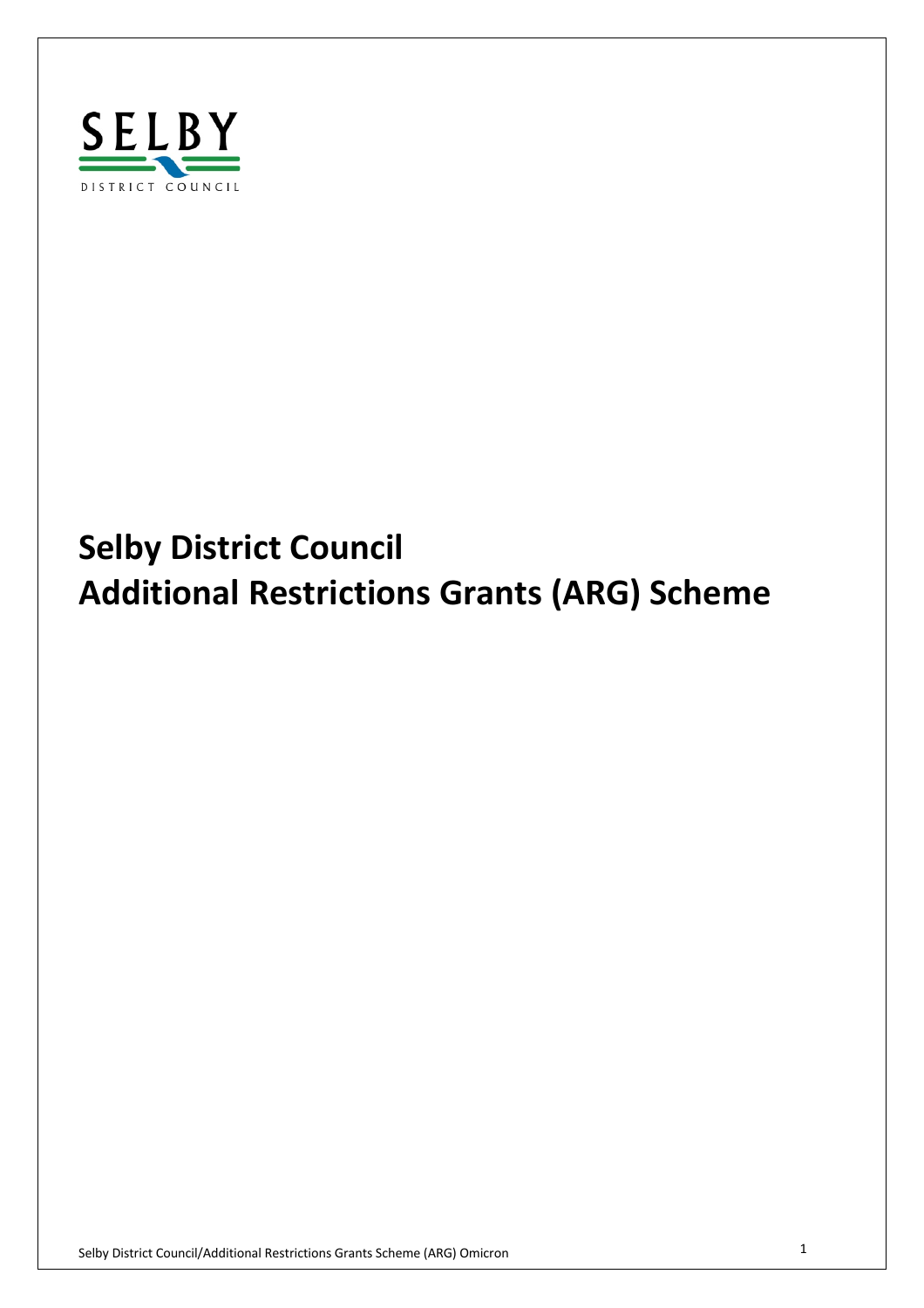## **Contents**

| 1.0  |                                                                                 |  |
|------|---------------------------------------------------------------------------------|--|
| 2.0  |                                                                                 |  |
| 3.0  |                                                                                 |  |
| 4.0  |                                                                                 |  |
| 5.0  |                                                                                 |  |
| 6.0  |                                                                                 |  |
| 7.0  |                                                                                 |  |
| 8.0  |                                                                                 |  |
| 9.0  |                                                                                 |  |
| 10.0 |                                                                                 |  |
| 11.0 |                                                                                 |  |
| 12.0 |                                                                                 |  |
| 13.0 |                                                                                 |  |
| 14.0 | Taxation and the provision of information to Her Majesty's Revenues and Customs |  |
| 15.0 |                                                                                 |  |
| 16.0 |                                                                                 |  |
| 17.0 |                                                                                 |  |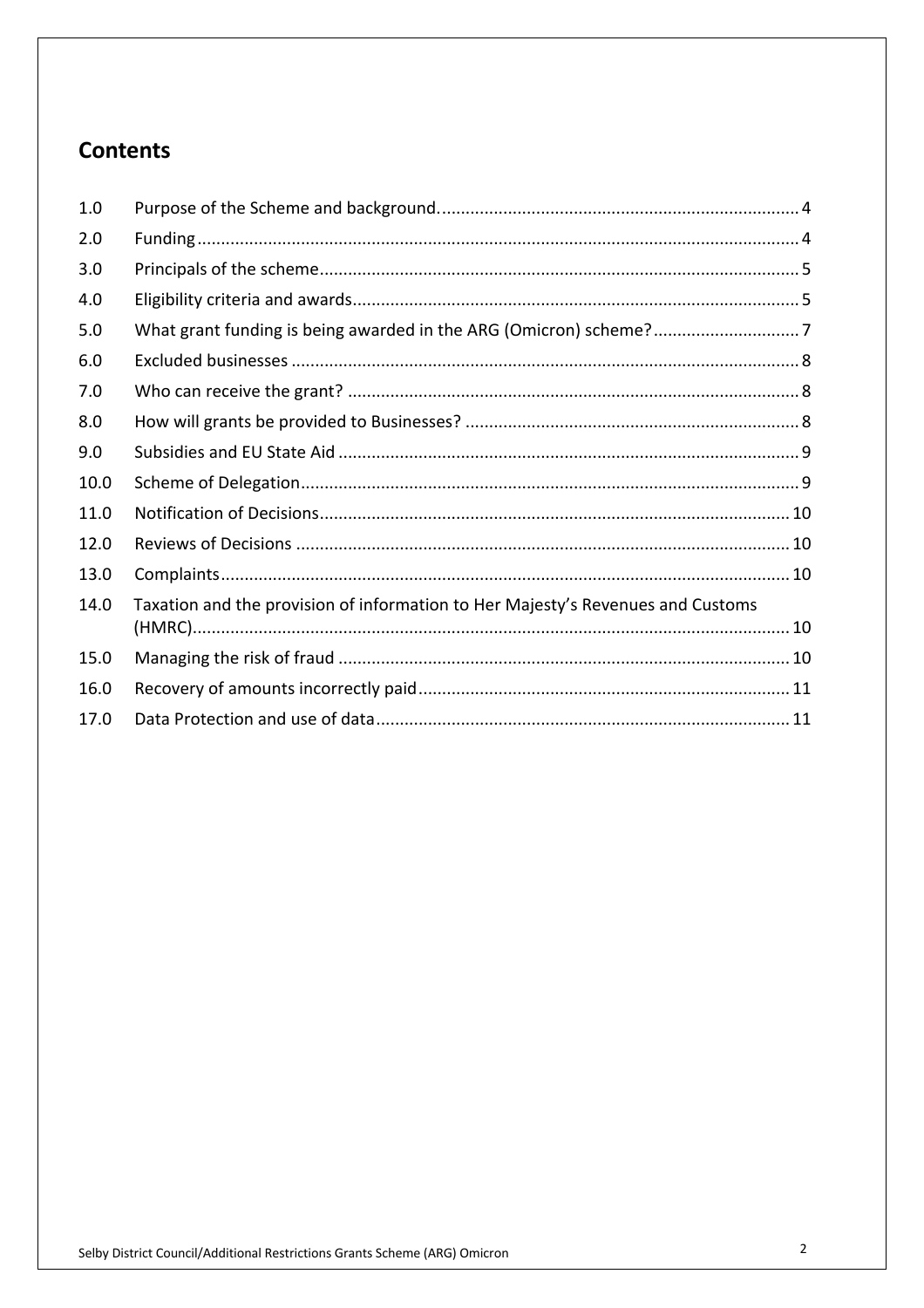## **Definitions**

The following definitions are used within this document:

 **'COVID-19' (coronavirus);** means the infectious disease caused by the most recently discovered coronavirus;

 **'Department for Business, Energy & Industrial Strategy (BEIS)**'; means the Government department responsible for the scheme and guidance;

 **'Effective date'**; means, for eligibility of the grant. For the purpose of this scheme, the date cannot be before 30<sup>th</sup> December 2021;

 **'Hereditament(s)**; means the assessment defined within Section 64 of the Local Government Finance Act 1988;

 **'Hospitality, Leisure and Accommodation'**: as defined within this scheme;

 **'In-person services'** means services which are wholly or mainly provided by the business to their customers face to face and which **cannot** be provided by other means such as online or remotely by telephone, email, video link, or written communication;

**'Local lockdown'**; means the same as **'Local restrictions'**;

 **'Local rating list'**; means the list as defined by Section 41 of the Local Government Finance Act 1988

 **'Rateable value'**; means the rateable value for the hereditament shown in the Council's local rating list at the date of the local restrictions;

 **'Ratepayer'**; means the person who will receive the grant will be the person who, according to the Council's records, was the ratepayer liable for occupied rates in respect of the hereditament at the date of the local restrictions;

 **'State Aid Framework';** means the Temporary Framework for State aid measures to support the economy in the current COVID-19 outbreak published on 19 March 2020;

 **'Subsidies'**; means the Government's replacement scheme for the previous state aid framework; and

 **'Temporary Framework for State aid'**; means the same as the '**State Aid Framework'.**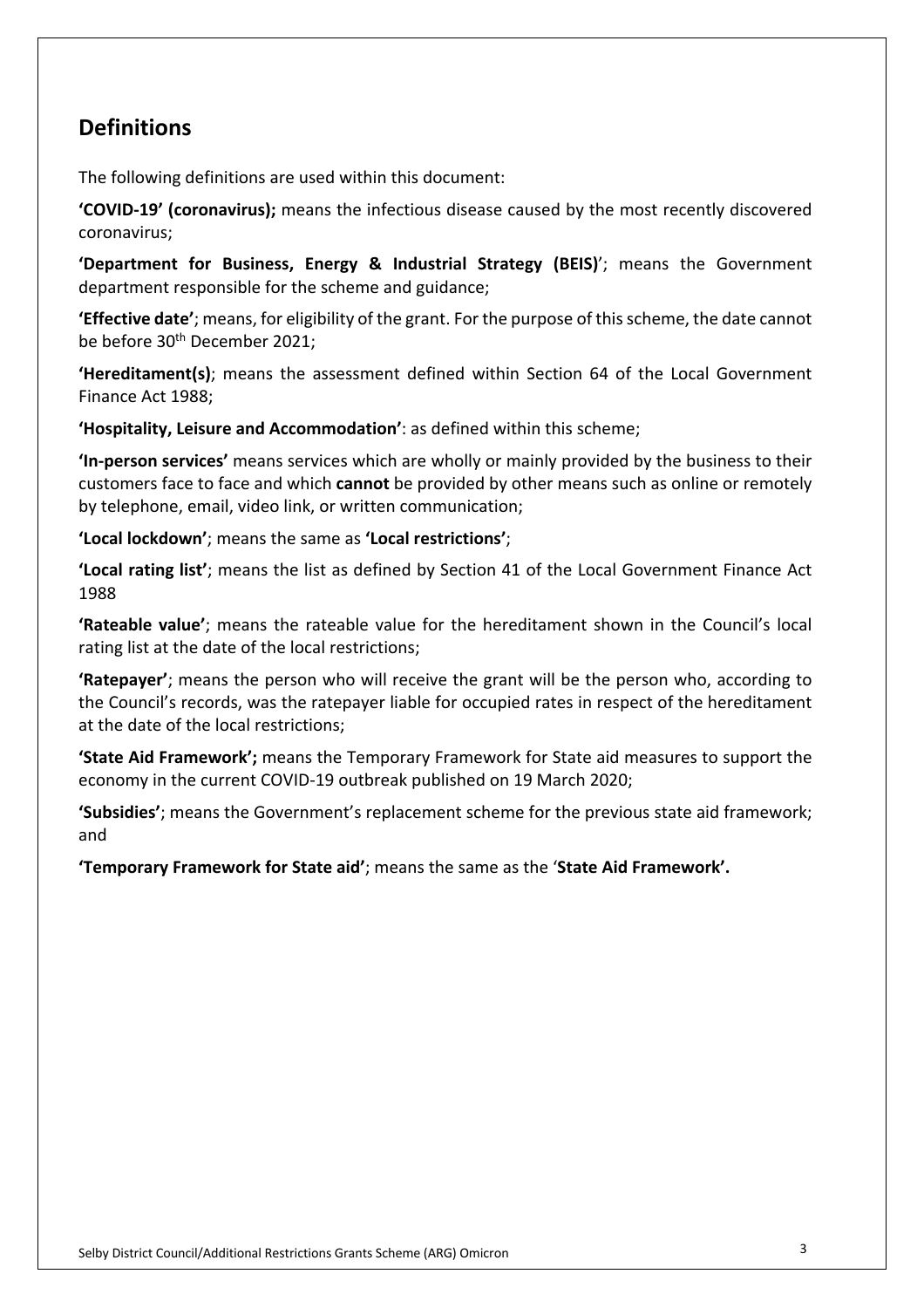## **1.0 Purpose of the Scheme and background.**

- $1.1$  Additional Restrictions Grant Scheme (ARG). The Council, as the Business Rates Billing Authority is responsible for payment of these grants. The purpose of this document is to determine eligibility for a payment under the Council's
- $1.2$  restrictions and the rise of the Omicron variant who do not qualify for the 'Omicron Hospitality and Leisure Grant' (OHLG). leisure-grant The ARG funding scheme aims to support businesses severely impacted by coronavirus [https://www.gov.uk/guidance/check-if-youre-eligible-for-the-omicron-hospitality-and-](https://www.gov.uk/guidance/check-if-youre-eligible-for-the-omicron-hospitality-and)
- $1.3$  adversely impacted during December 2021 by a reduction in the number of customers, with cancellations, lower attendance, and 'no-shows'. Venues in which social mixing is a primary function, such as restaurants, were notably affected, with a reduction in income for businesses and their suppliers e.g., catering supplies due to general concerns on the rapid rise of the Omicron variant. A number of businesses in the Hospitality, Leisure and Accommodation sectors were
- $1.4$  significant reduction in trade for associated businesses, particularly for travel agents and pet boarding kennels. Travel and tourism continue to be detrimentally affected by COVID-19. This has led to a
- $1.5$  particular the rise of the Omicron variant and travel restrictions are: The businesses in the Selby District identified as severely impacted by coronavirus, in
	- Hospitality Food related businesses and their suppliers but not including takeaways;
	- • Leisure and Events, such as exhibitions and fairs and their suppliers e.g., audio equipment, organisers;
	- Gyms and sport businesses
	- Accommodation providers and their suppliers;
	- Travel agents and associated travel/tourism suppliers e.g., boarding kennels; and
	- Travel coach services.
- $1.6$  Restrictions Grant (ARG) funding to provide financial assistance to locally based businesses severely impacted by coronavirus and in particular the Omicron variant. The Government has advised local authorities that they may use their Additional

# **2.0 Funding**

- $2.1$  received limited funding from Central Government. 2.1 Under the Additional Restrictions Grant Scheme (ARG) provisions, Local Authorities have
- $2.2$  reduce the awards available or to close the scheme. In view of that, should funding be exhausted, the Council reserves the right to either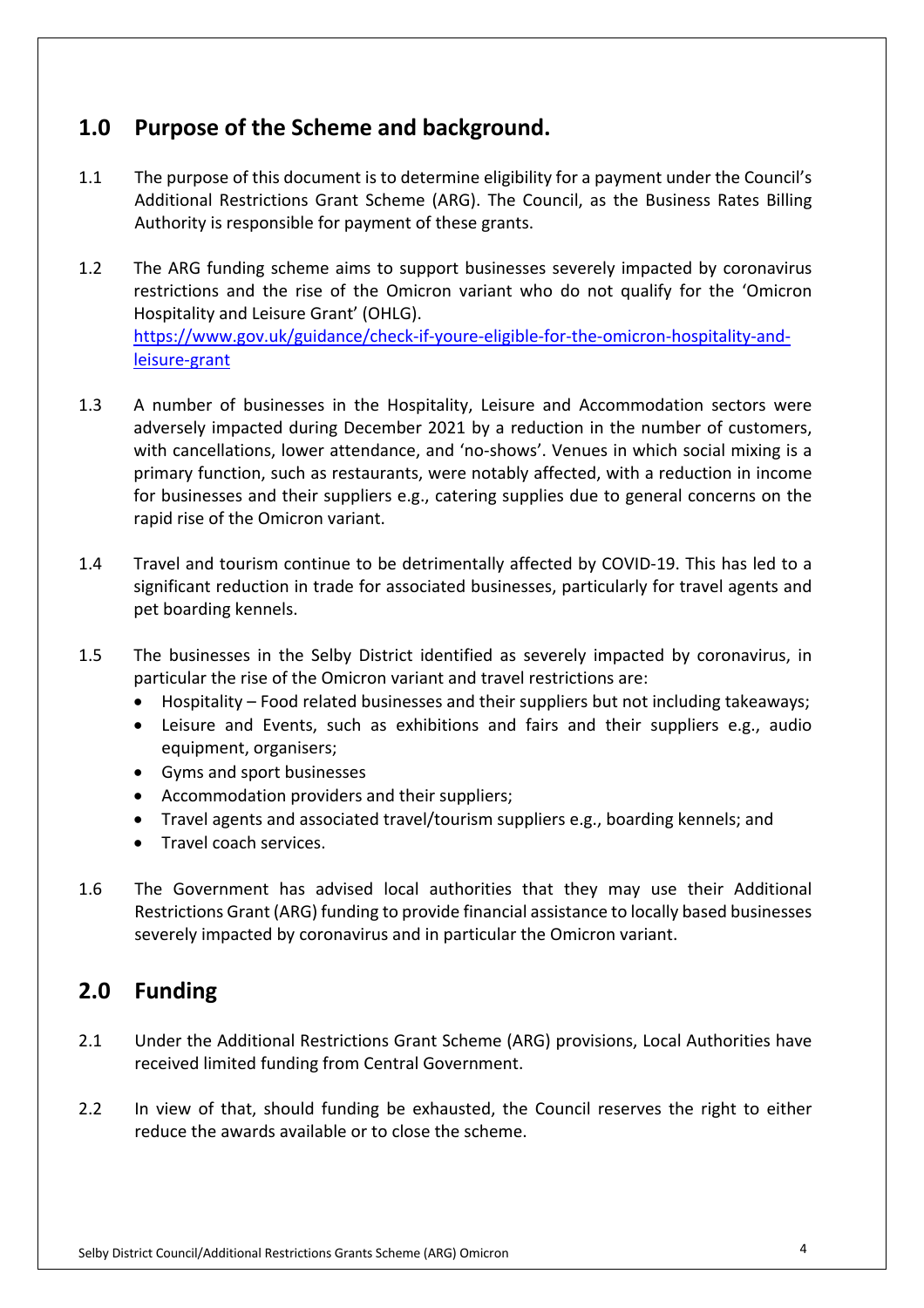# **3.0 Principals of the scheme**

- $3.1$ The Council has agreed to award a grant to those businesses severely impacted by:
	- (a) coronavirus and in particular the Omicron variant; and/or
	- (b) COVID-19 travel restrictions.
- $3.2$  informed all previous phases of the council's ARG scheme namely: In adopting the ARG (Omicron) scheme the Council has continued the key criteria that has
	- • Identifying those businesses that are severely impacted by COVID-19 and in particular the Omicron variant;
	- • Awarding a meaningful amount of grant funding that recognises eligible businesses have on-going fixed costs, such as rent and insurance;
	- • Recognises the difference in costs faced by home based/mobile businesses and those operating from commercial premises;
	- • Ensuring compliance with Government criteria on eligibility criteria, data collection and sharing, pre and post payment assurance checks and audit requirements;
	- • Operate an internal review process and will accept an applicant's request to review its decision; and
	- Administering COVID-19 business grant schemes effectively

# **4.0 Eligibility criteria and awards**

- $4.1$  affected by COVID-19 and reduced customer confidence. The primary principle of the ARG scheme is to support: It is acknowledged that a wide range of businesses have, and for some, continue to be
	- • Eligible businesses that directly offer or supply in-person services within the hospitality, leisure and accommodation sectors and are not eligible for the OHLG; and
	- • Businesses in the travel and tourism sectors and associated businesses including travel agents and pet boarding kennels.
- the Omicron variant. However, in line with government guidance and principles of the scheme support has been focused on those businesses which have been severely impacted. 4.2 It is recognised that some businesses continue to be impacted by COVID-19 and the rise of

#### **Hospitality**

- include those businesses providing an in-person service and where the food and/or drink is consumed on the premises (indoor or outdoor) but will exclude those business whose main service is a takeaway. 4.3 For the purposes of this scheme, a hospitality business can be defined as a business whose main function is to provide a venue for the consumption and sale of food and drink. It will
- been severely impacted by a reduction in attendance and / or cancellations. Examples are food, drink, and linen suppliers. Cleaners, window cleaners, stock takers, and persons 4.4 The scheme applies to suppliers to the hospitality sector as they are considered to have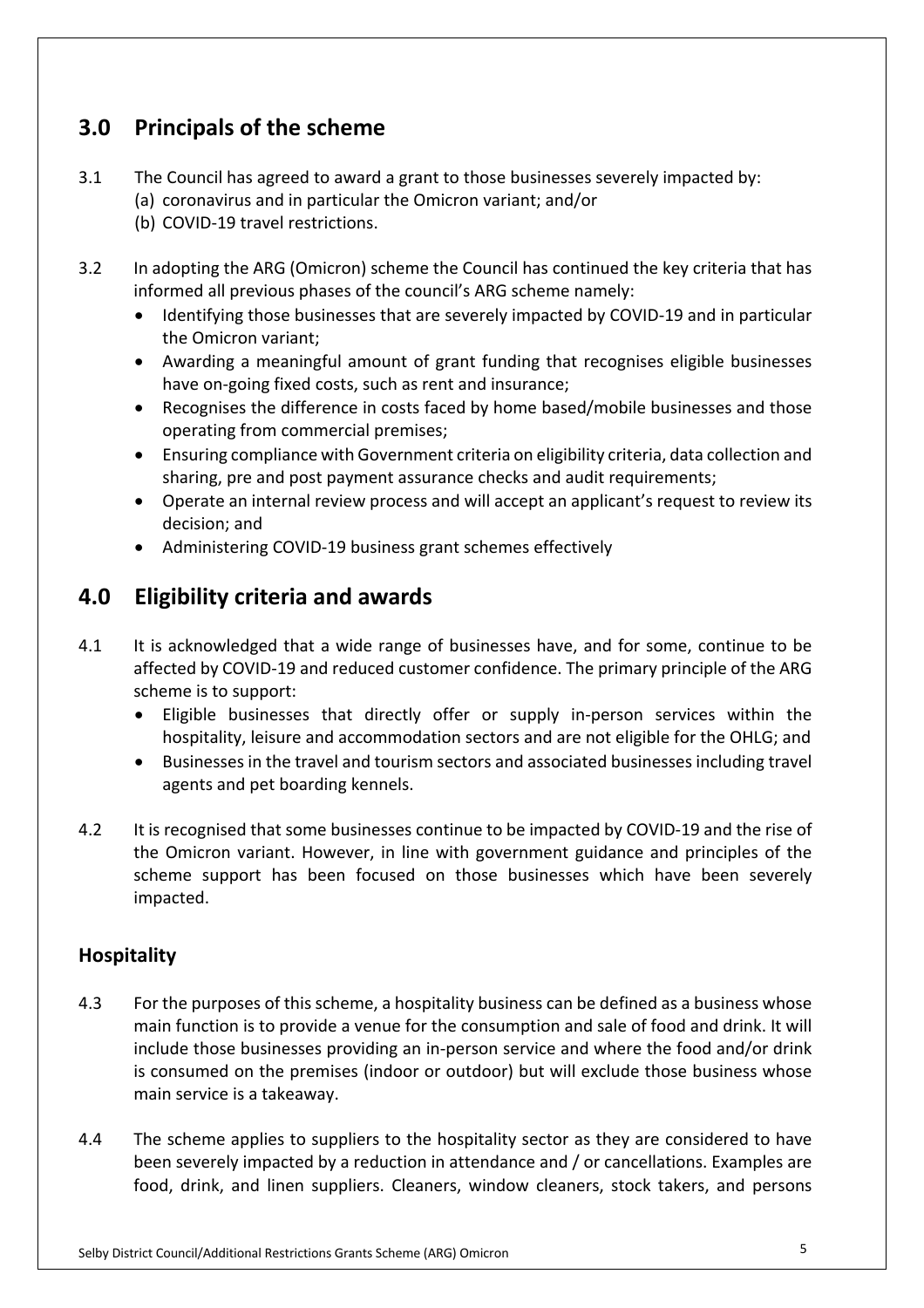undertaking repairs/maintenance are not eligible as their services are not directly linked to the reduction in event attendance and/or cancellations.

#### **Leisure and Events**

- provides opportunities, experiences, and facilities, in particular for culture, recreation, entertainment, celebratory events and days and nights out. 4.5 For the purposes of this scheme, a leisure business can be defined as a business that
- catering equipment and music provision which are most impacted by a reduction in customers or cancellations. 4.6 The scheme supports event venues along with suppliers to the industry e.g., caterers,
- $4.7$  faced an increased workload, in communications and administration, but received no additional income. They are businesses that have been severely impacted by cancellations and reduced customer confidence. As a consequence many of the affected businesses, such as event organisers, will have
- 4.8 Furthermore, in line with government guidance, all retail businesses are excluded from the scheme, and also hairdressers and personal care type businesses are excluded.

#### **Accommodation**

- 4.9 whose main lodging provision is used for holiday, travel, or other purposes whether it be 4.9 For the purposes of this scheme, an accommodation business can be defined as a business for work purposes or leisure.
- 4.10 campsites. This will include both catered and self-catering accommodation including caravan and
- $4.11$  homes, residential family centres and beach huts are not eligible for this scheme. In line with government guidance education accommodation, residential homes, care
- 4.12 with food and drink suppliers. Key suppliers to this sector will also be eligible, examples would be a laundry service along
- $4.13$  would not be included as eligible services for the purpose of the grant. 4.13 Cleaners, window cleaners, stock takers and persons undertaking repairs/maintenance

#### **Travel industry and pet boarding.**

 $4.14$  detrimentally affected by COVID-19 with reduced customer confidence. Staff time has often been taken up in cancelling and rebooking holidays, as regulations change at short notice. Travel and tourism related businesses have been severely impacted and continue to be notice.<br>Selby District Council/Additional Restrictions Grants Scheme (ARG) Omicron 6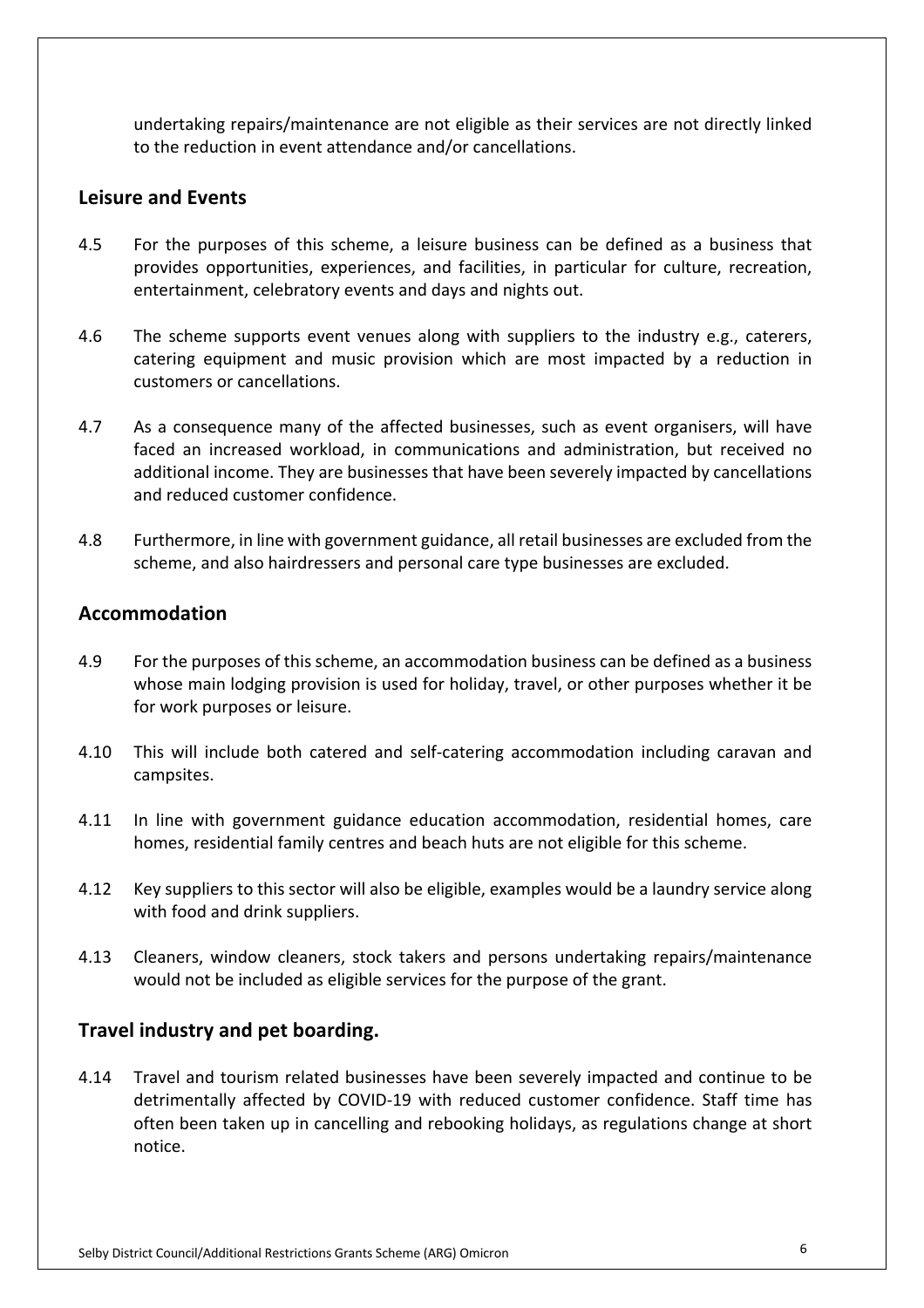- 4.15 travel agents and pet boarding kennels. 4.15 This has led to a significant reduction in trade for associated businesses, particularly for
- 4.16 tour/coach tour operators. Locally based travel businesses have therefore been included for support including
- 4.17 Pet boarding businesses have experienced a decrease in demand for services, as a direct impact of the travel restrictions. Awards will only be made to those eligible businesses that offer overnight stays/care (including from home). Pet related day care businesses are not eligible for this scheme.

#### **General eligibility for all businesses**

- 4.18 4.18 Eligible businesses and organisations **must** in all cases:
	- Complete a new application form within the 2 weeks applications window;
	- • Not be eligible for assistance under the mandatory 'Omicron Hospitality and Leisure Grant';
	- Self-certify that they meet all eligibility criteria;
	- Be based and trading in the Selby district on 30 December 2021; and
	- • Trade in a sector as mentioned in this scheme that is recognised as being one that is severely impacted by the COVID-19 and in particular the Omicron variant;
- 4.19 application form; The decision on eligibility will be based on the information provided by the business in its
- 4.20 they will be considered on a first come first served basis. Should applications received within the application window exceed the funding available,

## **5.0 What grant funding is being awarded in the ARG (Omicron) scheme?**

- $5.1$  Rateable Value (RV) or costs as detailed below. The amount of grant awarded in the ARG (Omicron) scheme is based on business premises
- 5.2 All eligible business will receive a **single one-off payment** which is broadly in line with the mandatory Omicron Hospitality and Leisure Grant. In addition, those eligible home based or mobile businesses may receive a lower amount.

#### **Awards**

- $5.3$ The following awards will be payable:
	- (a) All eligible home or mobile based businesses;
		- up to a maximum of £2667;
	- (b) All eligible businesses with premises subject to local non-domestic rating with a rateable value of exactly £15,000 or under on 30 December 2021;
		- up to a maximum of £2,667;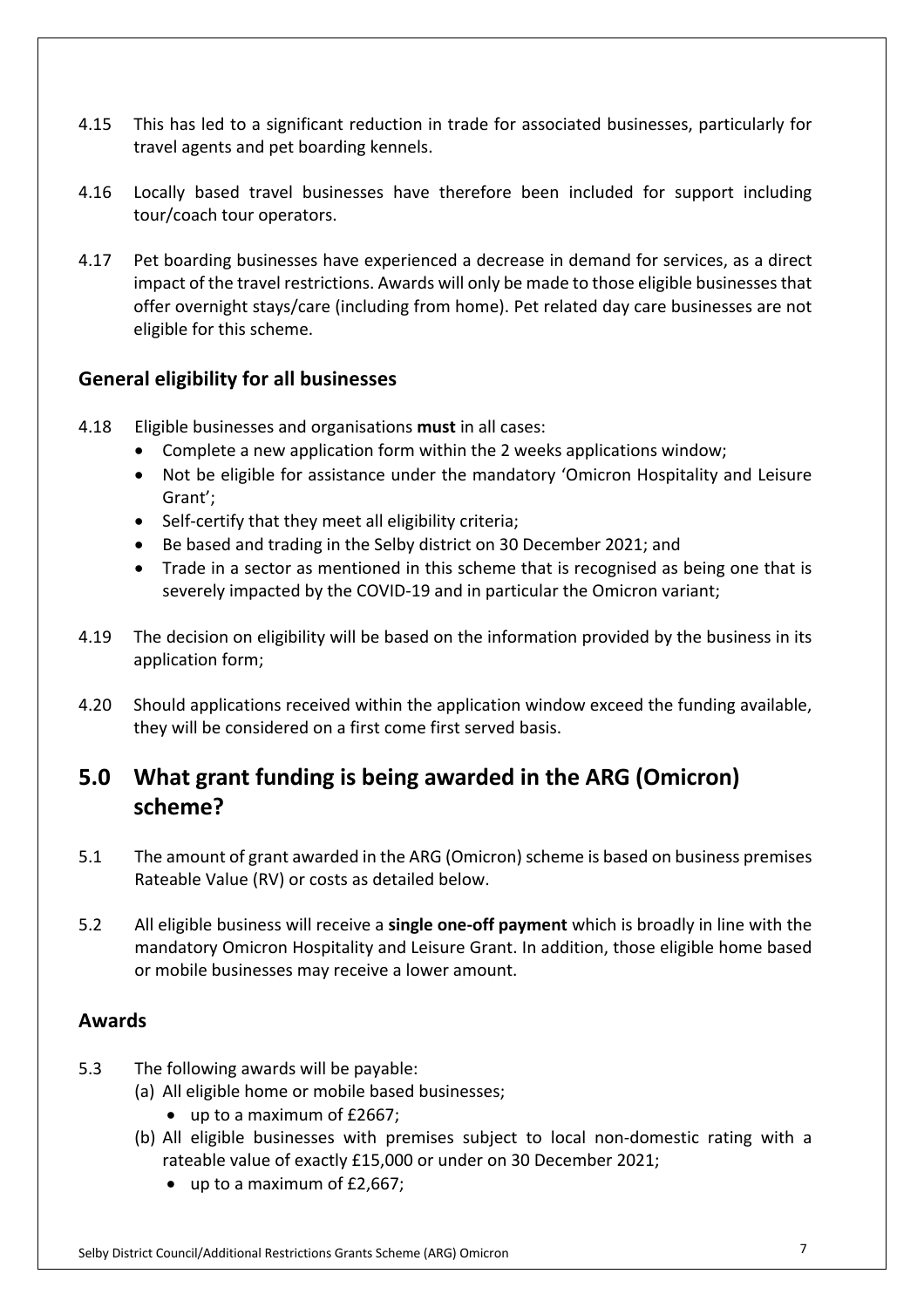- (c) All eligible business with premises subject to local non-domestic rating with a rateable value of greater than £15,000 and less than £51,000 on 30 December 2021;
	- up to a maximum of £4,000
- (d) All eligible business with premises subject to local non-domestic rating with a rateable value of greater than £51,000 **or** annual rental costs of £51,000 or over on 30 December 2021;
	- Up to a maximum of £6,000

## **6.0 Excluded businesses**

- 6.1 The following businesses will **not** be eligible for an award:
	- (a) Businesses in areas outside the scope of this scheme;
	- (b) Businesses that are entitled to claim a grant (or have been awarded a grant) under the mandatory Omicron Hospitality and Leisure Grant scheme;
	- (c) Businesses that have chosen to close but not been required to;
	- (d) Businesses that have already received grant payments that equal the maximum permitted subsidy allowances will not be eligible to receive funding; and
	- (e) Businesses that are in administration, insolvent or where a striking-off notice has been made.

## **7.0 Who can receive the grant?**

- 7.1 Government has stated that the person who will receive the grant will be the person who, according to the Council's records, was the ratepayer in respect of the hereditament at the effective date. Where there is no entry in the rating list for the business, the Council will have discretion to determine who should receive the grant.
- $7.2$  at the effective date is inaccurate, it may withhold or recover the grant and take reasonable steps to identify the correct ratepayer. 7.2 Where the Council has reason to believe that the information it holds about the ratepayer
- $7.3$  reserves the right to recover any grant incorrectly paid. Where, it is subsequently determined that the records held are incorrect, the Council
- $7.4$  scheme, the Council will look to recover any grant paid and take appropriate legal action. Likewise, if any ratepayer is found to have falsified records in order to obtain a grant. Where any business misrepresents information or contrives to take advantage of the

## **8.0 How will grants be provided to Businesses?**

- 8.1 support the local community and economy. The Council's Additional Restrictions Grant (ARG) scheme together with the Omicron Hospitality and Leisure Grant scheme will offer a lifeline to businesses who are struggling to survive during to the COVID-19 crisis. The Council is fully aware of the importance of these grants to assist businesses and
- $8.2$ Betails of how to obtain grants are available on the Council's website: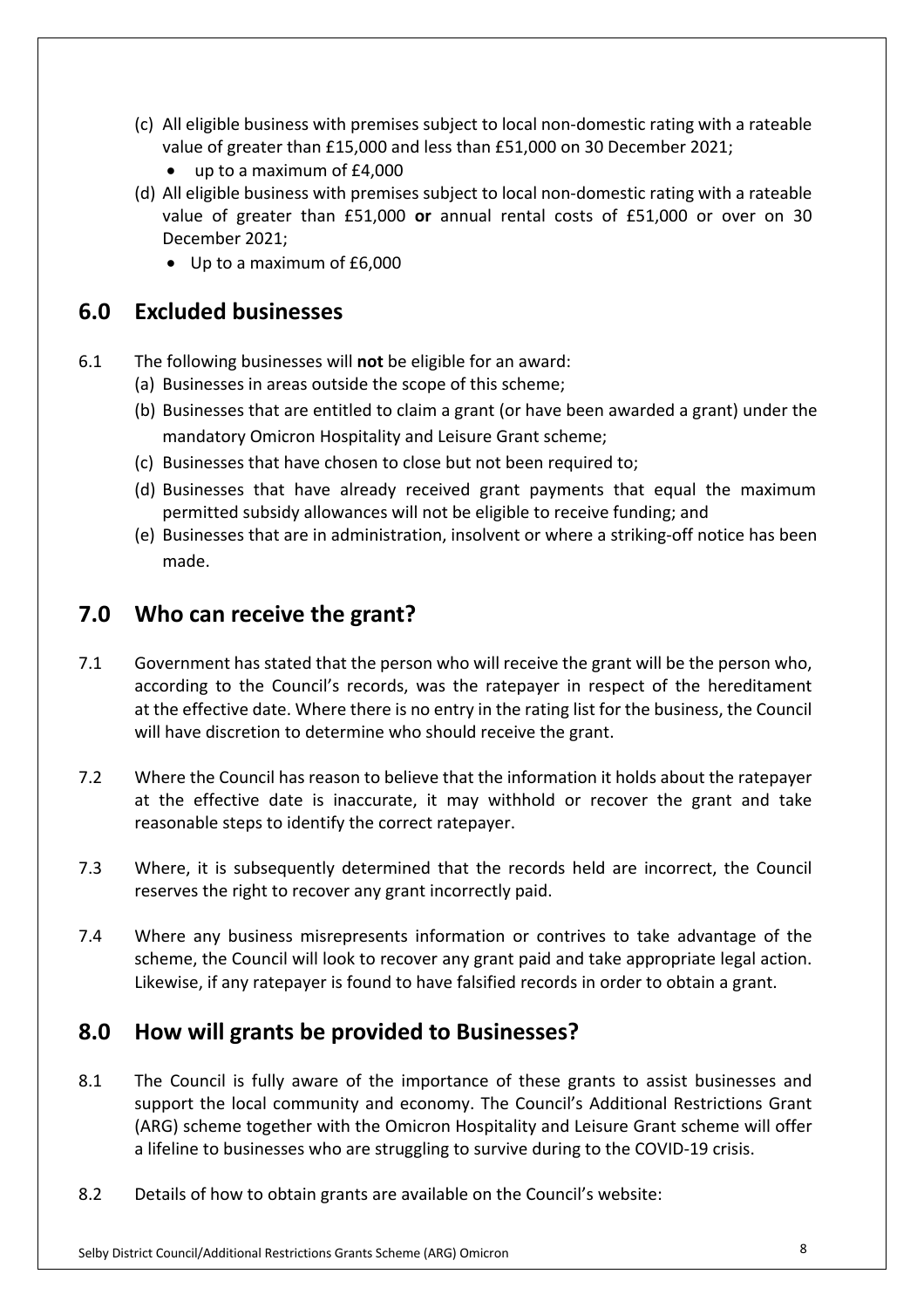#### https://www.selby.gov.uk/coronavirus-covid-19-business-support

- 8.3 grants. This includes circumstances where the Council already has bank details for the business and are in a position to send out funding immediately. Businesses are under an obligation to notify the Council should they no longer meet the eligibility criteria for any additional grants. In all cases, businesses will be required to confirm that they are eligible to receive the
- 8.4 and they should look to provide this, where requested, as soon as possible. The Council reserves the right request any supplementary information from businesses,
- 8.5 duly completed application form is received via the Council's online procedure. 8.5 An application for an Additional Restriction Grant is deemed to have been made when a
- 8.6 business support and advice. If more applications are received than can be paid, grants If funds remaining at the end of the scheme, the Council will make these available to for will be awarded on a first come first served basis.
- 8.7 The Council reserves the right to close the scheme at any time.

#### **9.0 Subsidies and EU State Aid**

- $9.1$ The EU State aid rules no longer apply to subsidies granted in the UK following the end of the transition period.
- $9.2$  subsidy obligations set out in the Trade and Cooperation Agreement (TCA) with the EU. 9.2 The United Kingdom, however, remains bound by its international commitments, including
- $9.3$  includes subsidies related to COVID-19 that have previously been given under the EU State The Council can still pay out subsidies under previously approved schemes and this aid Temporary Framework.
- 9.4 Businesses should make themselves aware of their obligations under Government's subsidies arrangements available on via the following link: <https://www.gov.uk/government/publications/complying-with-the-uks-international>obligations-on-subsidy-control-guidance-for-public-authorities

#### **10.0 Scheme of Delegation**

- 10.1 The Council has approved this scheme.
- $10.2$  to make technical scheme amendments to ensure it meets the criteria set by the Council and, in line with Government guidance. 10.2 Officers of the Council will administer the scheme and the Section 151 Officer is authorised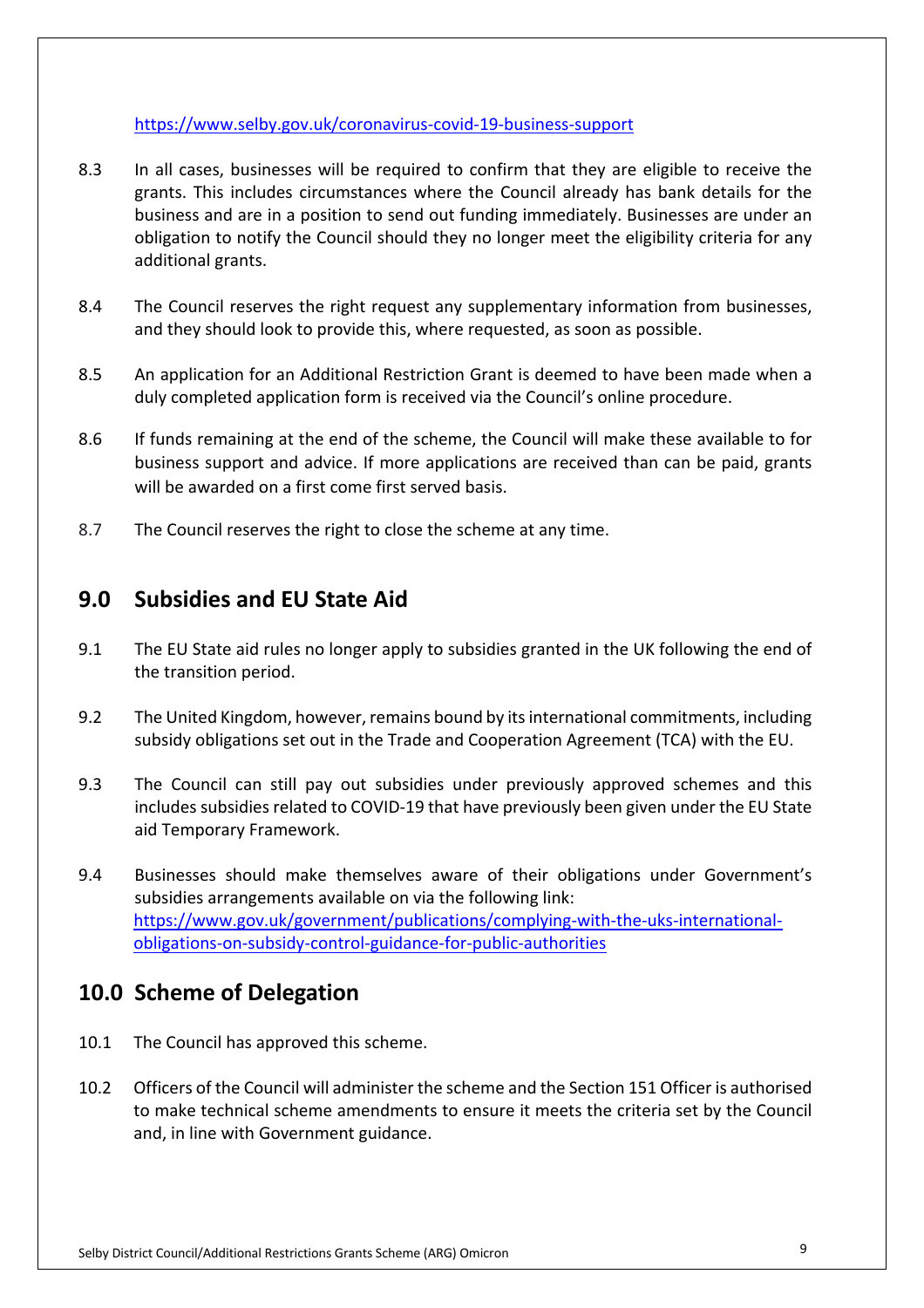# **11.0 Notification of Decisions**

- 11.1 Applications will be considered on behalf of the Council by the Revenues and Benefits Service.
- $11.2$  email. A decision shall be made as soon as practicable after an application is received. All decisions made by the Council shall be notified to the applicant either in writing or by

## **12.0 Reviews of Decisions**

- 12.1 The Council will operate an internal review process and will accept an applicant's request for a review of its decision.
- $12.2$  council's decision and should state the reasons why the applicant is aggrieved with the decision of the council. New information may be submitted at this stage to support the applicant's appeal. All such requests must be made by email to the council within 5 working days of the
- $12.3$ Appeals received after 5 working days will not be considered.
- $12.4$  applicant informed by e-mail of the decision. The application will be reconsidered by a senior officer, as soon as practicable and the

## **13.0 Complaints**

 $13.1$  applied in the event of any complaint received about the scheme. The Council's Complaints procedure, available at <www.selby.gov.uk/complaints>will be

# **14.0 Taxation and the provision of information to Her Majesty's Revenues and Customs (HMRC)**

- $14.1$ taxable. The Council has been informed by Government that all payments under the scheme are
- $14.2$  liabilities and all applicants should make their own enquiries to establish any tax The Council does not accept any responsibility in relation to an applicant's tax position.
- $14.3$  Revenue and Customs (HMRC) of all payments made to businesses. All applicants should note that the Council is required to inform Her Majesty's

## **15.0 Managing the risk of fraud**

 $15.1$  or fraud. Any applicant caught falsifying information to gain grant money or failing to Neither the Council, nor Government will accept deliberate manipulation of the schemes